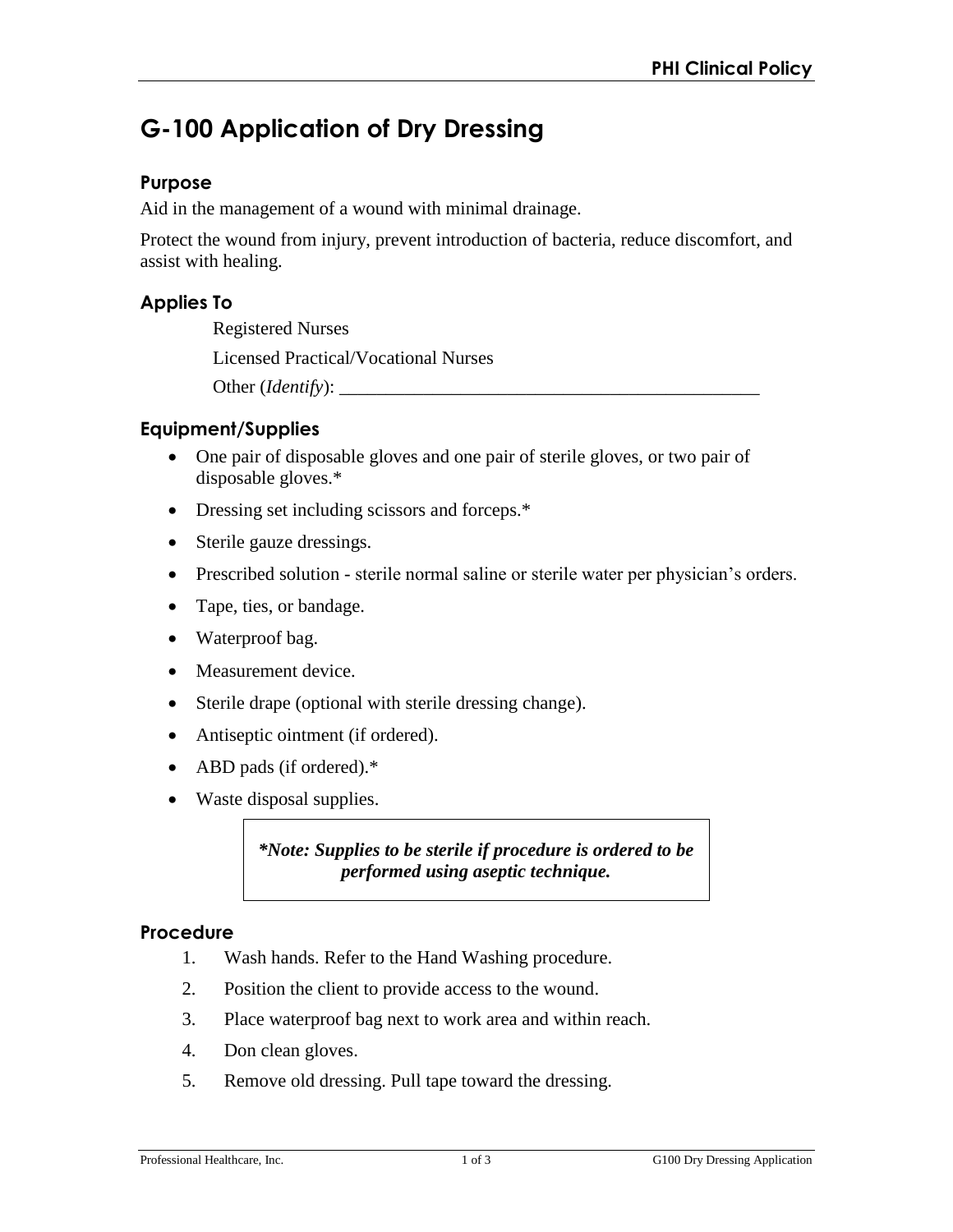- 6. Observe appearance and amount of drainage.
- 7. Hold soiled dressing in hand and remove glove to wrap inside out around dressing. Repeat with second glove and discard in disposable bag. *If amount of dressing is too great, place dressing directly into waterproof bag, remove gloves, and dispose of in bag.*
- 8. Wash hands.
- 9. For sterile procedure, wash hands and open sterile dressing set.
- 10. Open supplies.
- 11. Don second pair of gloves.
- 12. Assess wound size, characteristics, and drainage. *Use same measurement method throughout service, i.e., inches or centimeters.*
- 13. Clean the wound with prescribed solution and gauze pad. *Clean from leastcontaminated to most-contaminated areas. Use new pad for each stroke.*
- 14. Apply ointment as ordered.
- 15. Apply dry sterile dressings:
	- a. Fluff the bottom gauze pad. *This promotes proper absorption of drainage.*
	- b. Apply top gauze pad.
	- c. If wound has a drain, use a precut gauze pad to fit around drain.
	- d. If needed, apply ABD pad to top of dressing.
- 16. Secure dressing with tape, ties, or binder.
- 17. Remove gloves and dispose of waste according to the Agency Waste Disposal Policy.
- 18. Wash hands. Refer to Hand Washing procedure.

#### **Documentation Guidelines**

Document in the clinical record:

- 1. Appearance, odor, and size of wound.
- 2. Amount and characteristics of drainage.
- 3. The client's tolerance of the procedure.
- 4. Dressing procedure and time of dressing change.

#### **Related Procedures**

None.

#### **Policy History**

Approval Date 11/1/2009